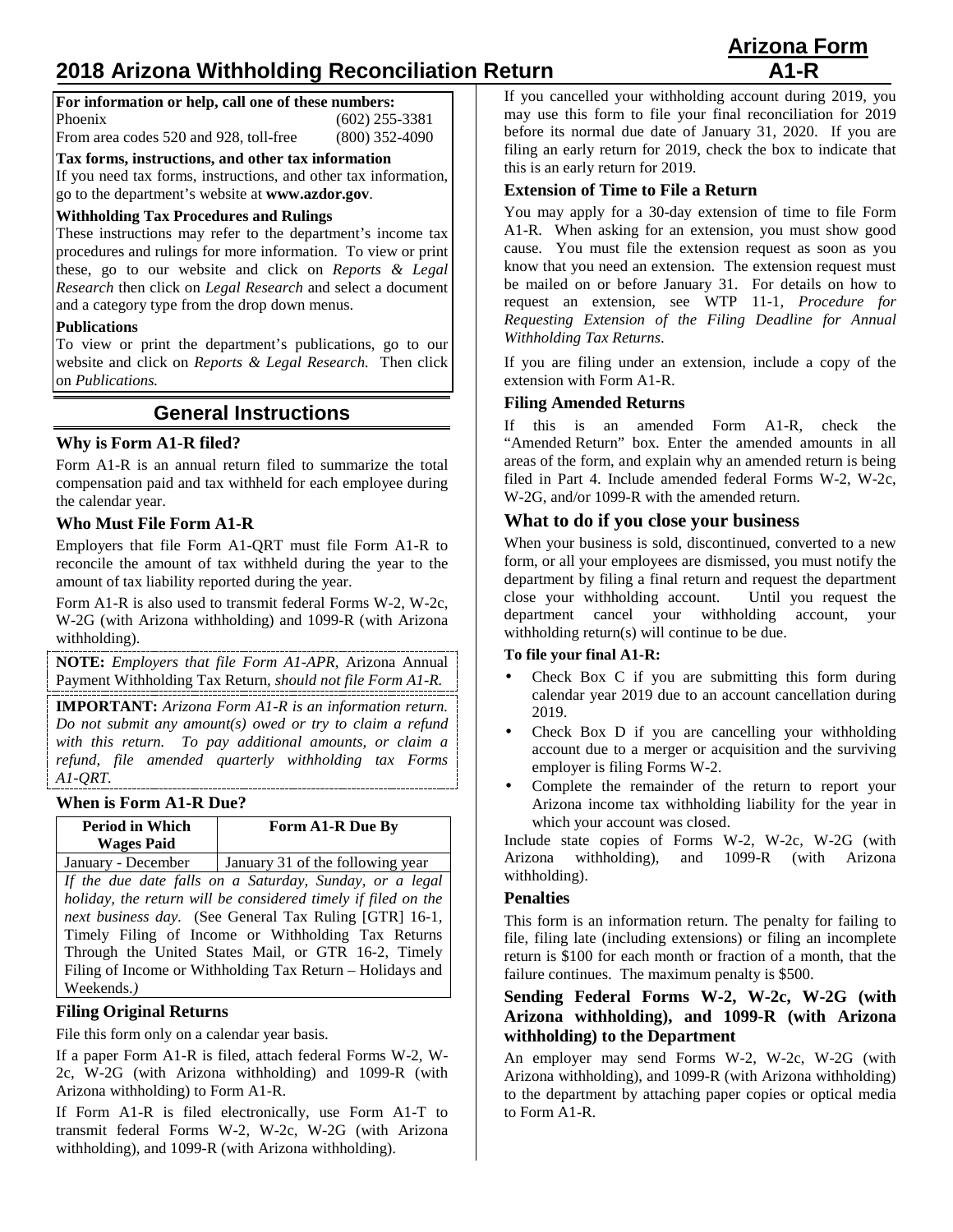**NOTE:** *Only Forms 1099-R that indicate Arizona income tax was withheld are required to be submitted to the department.*

If the employer is filing a paper Form A1-R, it must send federal Forms W-2, W-2c, W-2G, and 1099-R (either paper copies or optical media) to the department with Form A1-R.

If the employer is electronically filing Form A1-R, it must send federal Forms W-2, W-2c, W-2G, and 1099-R (either paper copies or optical media) to the department using Form A1-T.

**NOTE:** *If you filed Form A1-R electronically, do not include a paper copy of Form A1-R with the CD/DVD containing optical media. Instead, submit the CD/DVD with Form A1-T.*

#### **Optical media**

Label the CD-ROM or DVD (CD/DVD) with the employer's name, Employer Identification Number (EIN), calendar year and Form W-2 or Form 1099 (or both, whichever applies). If the CD/DVD is password protected, note that on the label and indicate the email address from which you will be sending the password to the department. Email the password separately to MediaLibrarian@azdor.gov. Include "Form W-2" or "Form 1099" (or both, whichever applies) in the subject line of the email. In the body of the email, include the same information that is on the CD/DVD label.

#### **The department will not return or copy any CD/DVD**.

Employers submitting the information on CD/DVD should secure the CD/DVD in a hard case and include it with Form A1-R or Form A1-T.

For more details on sending in federal forms using optical media, see the department's publication, Pub. 701, *Optical Media Reporting*.

**CAUTION:** *The employer submits the CD/DVD at its own risk. If the department cannot access the information on the CD/DVD for any reason, the employer may need to provide the information again.* 

## **Specific Instructions**

#### **Part 1 – Taxpayer Information**

- All returns, statements, or other documents filed with the department must have the taxpayer's Employer Identification Number (EIN) or taxpayer identification number (TIN) indicated on them.
- Taxpayers who fail to include their EIN or TIN may be subject to a penalty.
- Paid tax return preparers must include their TIN where requested.
- The TIN for a paid tax return preparer is:
	- o The preparer's PTIN;<br>o The EIN of the prepar
	- o The EIN of the preparer's employer; or<br>  $\Omega$  The individual preparer's social sec
	- The individual preparer's social security number (SSN).
- Paid tax return preparers who fail to include their TIN may be subject to a penalty.

#### **Employer Information**

Enter the employer's name, EIN, address, and telephone number in the spaces provided.

If the employer has a foreign address, enter the information in the following order: city, province or state, and country. Follow the country's practice for entering the postal code. **Do not abbreviate the country's name.**

#### **Check Boxes:**

#### **A. Amended Return**

If this is an amended Form A1-R, check Box A, "Amended Return". Explain why you are amending the return in Part 4. Include the corrected copies of Forms W-2, W-2c, W-2G (with Arizona withholding), and 1099- R (with Arizona withholding) with your amended Form A1-R.

#### **B. Address Change**

If you had an address change since you last filed Form A1-R, check Box B, "Address Change" and enter your current address in Part 1.

#### **C. Early-Filed Return**

Check Box C if you cancelled your withholding account during 2019 and are filing your final return during 2019.

#### **D. Cancellation Due to Merger or Acquisition**

Check Box D if you cancelled your withholding account due to a merger or acquisition and the surviving employer is filing Forms W-2.

#### **E. Surviving Employer is Filing Form A1-R**

Check Box E if Form A1-R is being filed by the surviving *employer and the amount on line 1 is less than the amount on line 10* because the difference was remitted by the predecessor employer. Also, enter the predecessor employer name and EIN in the spaces provided.

### **Part 2 – Federal Transmittal Information**

#### **Line 1 –**

Enter the total Arizona income tax withheld from Arizona wages paid to employees for 2018. This amount must be the same as shown on federal Forms W-2, W-2c, W-2G, or 1099- R.

#### **Line 2 –**

Enter the total Arizona wages paid to employees for 2018.

#### **Line 3 –**

Enter the number of employees paid Arizona wages in 2018.

#### **Line 4 –**

Enter the total number of federal Forms W-2, W-2c, W-2G, or 1099-R submitted to the department.

#### **Line 5 –**

Form A1-R is an information return. An information return that is incomplete or filed after its due date (including extensions) is subject to a penalty of \$100 for each month or fraction of a month, that the failure continues, up to a maximum penalty of \$500. If the employer files this return after its due date (including extensions), enter the amount of the penalty on this line. Payments of the penalty can be made by check or money order, e-check, or credit card.

#### **Tax Payments**

#### **Electronic Funds Transfer (EFT)**

Employers whose Arizona withholding tax liability for the 2018 calendar year was \$20,000 or more must make Arizona withholding tax payments using EFT. Employers required to